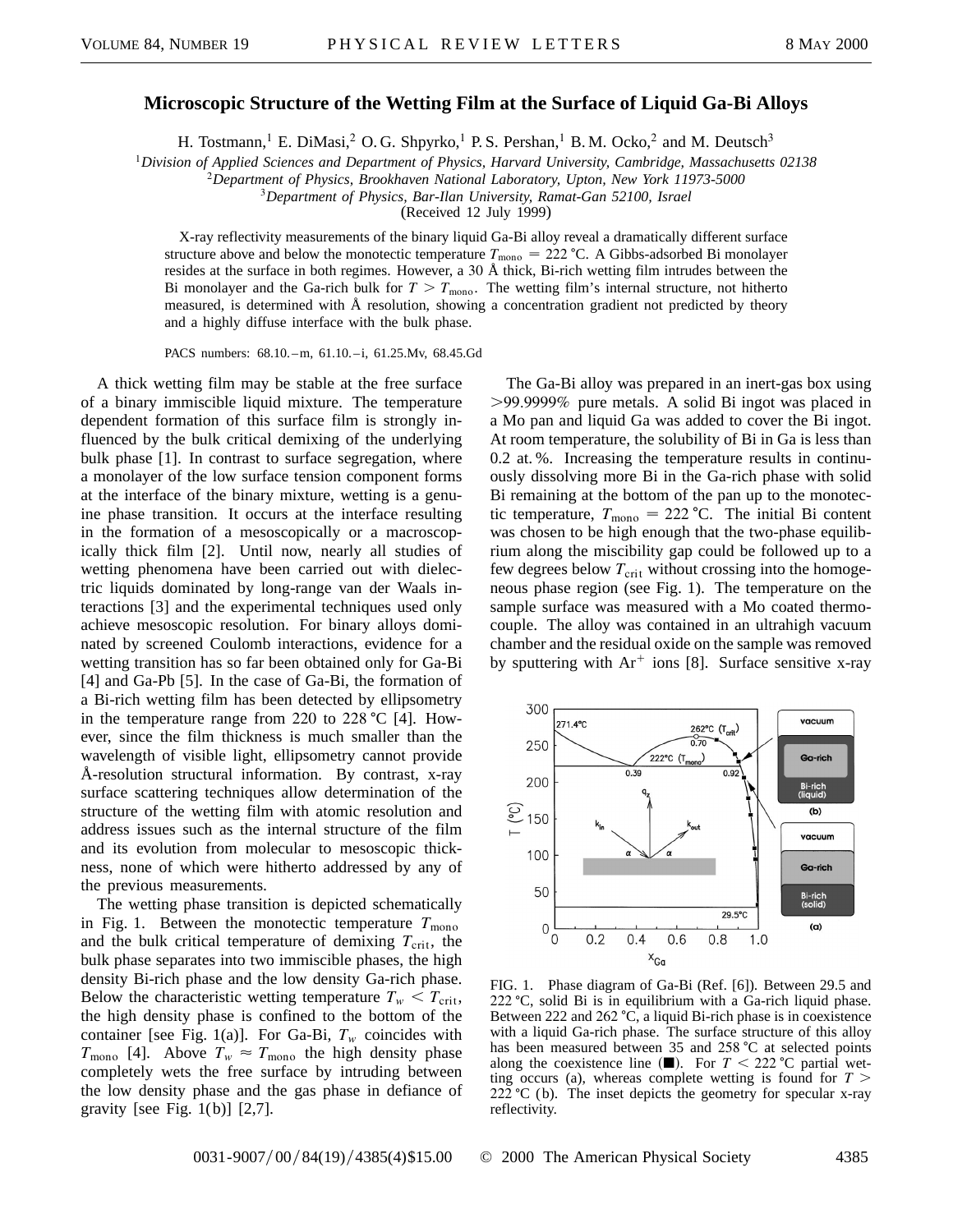reflectivity (XR) experiments were carried out using the liquid surface spectrometer at beam-line X22B at the National Synchrotron Light Source with an x-ray wavelength  $\lambda = 1.24$  Å and a detector resolution of  $\Delta q_z = 0.03$  Å<sup>-1</sup>. The background intensity, due mainly to scattering from the bulk liquid, was subtracted from the specular signal by displacing the detector out of the reflection plane [8].

The intensity reflected from the surface,  $R(q_z)$ , is measured as a function of the normal component  $q_z$  =  $(4\pi/\lambda)$  sin $\alpha$  of the momentum transfer. The XR geometry is depicted schematically in the inset of Fig. 1.  $R(q_z)$ yields information about the surface-normal structure as given by

$$
R(q_z) = R_F(q_z) |\Phi(q_z)|^2 \exp[-\sigma_{\rm cw}^2 q_z^2], \qquad (1)
$$

where  $R_F(q_z)$  is the Fresnel reflectivity of a flat, infinitely sharp surface, and  $\Phi(q_z)$  is the Fourier transform of the local surface-normal density profile  $\tilde{\rho}(z)$  [8,9] calculated using the distorted wave Born approximation (DWBA) [10]:

$$
\Phi(q_z) = \frac{1}{\rho_{\infty}} \int dz \, \frac{d\tilde{\rho}(z)}{dz} \exp\left(i\sqrt{q_z^2 - q_{\rm crit}^2} \, z\right), \quad (2)
$$

with the bulk electron density  $\rho_{\infty}$  and the critical wave vector  $q_{\text{crit}}$ . The exponential factor in Eq. (1) accounts for roughening of the intrinsic density profile  $\tilde{\rho}(z)$  by capillary waves (CW):

$$
\sigma_{\rm cw}^2 = \frac{k_B T}{2\pi\gamma} \ln\left(\frac{q_{\rm max}}{q_{\rm res}}\right),\tag{3}
$$

where  $\gamma$  is the macroscopic surface tension of the interface between the vacuum and the liquid alloy. The CW spectrum is cut off at small  $q<sub>z</sub>$  by the detector resolution  $q_{\text{res}}$  and at large  $q_z$  by the atomic size *a* with  $q_{\text{max}} \approx \pi/a$ [8]. However,  $\tilde{\rho}(z)$  cannot be obtained directly from the measured reflectivity as given by Eq. (1) due to the loss of phase information. We resort therefore to the widely accepted procedure of adopting a physically motivated model for  $\tilde{\rho}(z)$  and fitting its Fourier transform to the experimentally determined  $R(q_z)$ , as will be shown below [8].

The reflectivity of pure liquid Ga exhibits a pronounced interference peak indicating surface-induced layering of ions near the surface [see Fig. 2(a)] [11]. Previous experiments on Ga-Bi at low temperatures [12,13] show that the layering peak is suppressed in the liquid alloy and  $R(q_z)$  is dominated by a broad maximum consistent with a single Bi monolayer segregated at the surface as expected since  $\gamma$  is considerably lower for Bi than for Ga [13].

Here, we report x-ray measurements from liquid Ga-Bi for  $T$  up to 258 °C encompassing the formation of the wetting film at  $T > T_{\text{mono}}$ , the lowest temperature at which the liquid Bi-rich phase is stable. The discussion of the data is divided into two parts: (i)  $T < T_w \approx T_{\text{mono}}$ (110-207 °C), and (ii)  $T > T_w$  (228-258 °C). We present the results for  $T < T_{\text{mono}}$  [scenario (a) in Fig. 1] first since this corresponds to the simpler surface structure with monolayer segregation but no wetting film.



FIG. 2. (a) Fresnel normalized reflectivity  $R/R_F$  from Ga-Bi alloys for  $T < T_{\text{mono}}$ : ( $\blacksquare$ ): 100 at. % Ga; ( $\triangle$ ): 99.7% Ga  $(35 \text{ °C})$ ;  $(\times)$ : 98.7% Ga  $(95 \text{ °C})$ ;  $(\square)$ : 98.4% Ga  $(110 \text{ °C})$ ; (O): 96.5% Ga (155 °C); ( $\bullet$ ): 95.3% Ga (178 °C) and ( $\diamond$ ): 93.2% 1Ga (207 °C). Shaded line: fit to layered density profile of pure Ga (see Ref. [11]); solid lines: fit to layered density profile of Ga plus Bi monolayer (see Ref. [12]); broken lines: fit to Bi monolayer (this work). (b) Intrinsic density profiles normalized to  $\rho_{\infty}$  for Ga-Bi for 110 °C  $\leq T \leq 207$  °C using the one-box model described in the text. The profiles essentially fall on top of each other and two representative fits are shown: 110 °C (solid line) and 207 °C (broken line). (c) Schematic representation of the (two-)box model. (d) CW roughness  $\sigma_{\rm cw}$  for Ga-Bi alloys as a function of temperature using  $\gamma$  from our fit  $(\blacksquare)$  and from macroscopic surface tension measurements ( $\square$ , see Ref. [14]).

*Below*  $T_{\text{mono}}$ . - Figure 2(a) shows  $R(q_z)$  from liquid Ga-Bi at selected points along the coexistence line between 110 and 207 °C. Subsurface layering is impossible to resolve at these temperatures, and we compare the data to the reflectivity calculated in the framework of the DWBA using a simple model to describe the surface structure: the near-surface density, which is dominated by the Bi monolayer segregation, is represented by one box of density  $\rho_1$  and width  $d_1$ . The density profiles are shown in Fig. 2(b) and the box model is shown schematically in Fig. 2(c) (solid line). The best fit to  $R(q_z)$  that corresponds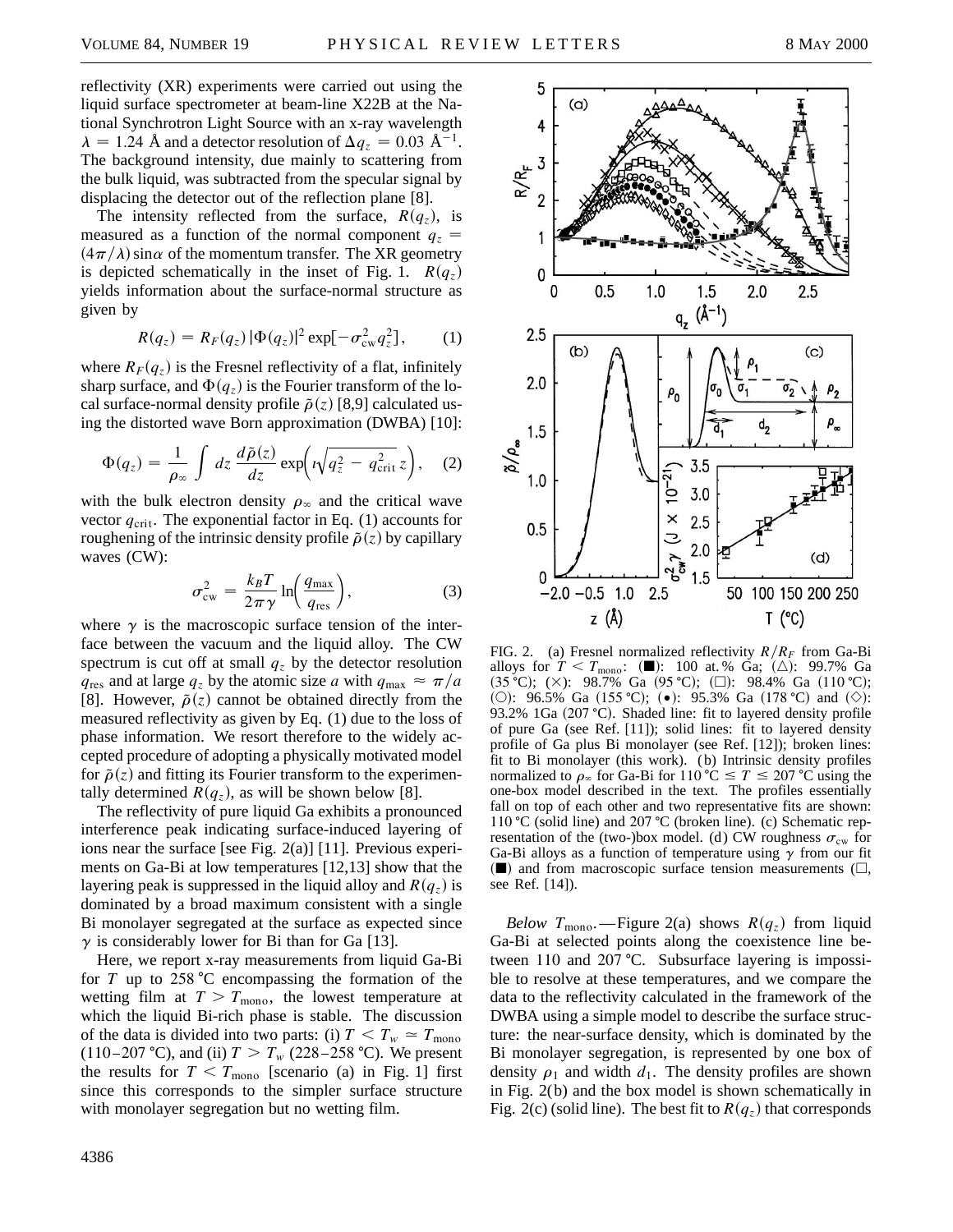to this density profile is represented by the broken lines in Fig. 2(a). The mathematical description of the general box model with a maximum number of two boxes is

$$
\tilde{\rho}(z) = \frac{\rho_0}{2} \left\{ 1 + \text{erf}\left(\frac{z}{\sigma_0}\right) \right\} - \sum_{i=1}^2 \frac{\rho_i}{2} \left\{ 1 + \text{erf}\left(\frac{z - d_i}{\sigma_i}\right) \right\}, \qquad (4)
$$

where  $\sigma_0$  and  $\sigma_i$  are the intrinsic roughnesses of each of the three interfaces. The total roughness,  $\sigma$ , of the interface between the vapor and the outermost surface layer is given by  $\sigma^2 = \sigma_0^2 + \sigma_{\text{cw}}^2$  with  $\sigma_0 = 0.78 \pm 0.15$  Å for  $T < T_{\text{mono}}$ . As predicted by capillary wave theory, the product  $\sigma_{\text{cw}}^2 \gamma$  (with  $\gamma$  from our fits) depends linearly on *T* [see Eq. (3) and  $(\blacksquare)$  in Fig. 2(d)] over the entire temperature range. This variation is essentially the same if  $\gamma$  is not taken from our fits but from macroscopic surface tension measurements  $[\Box]$  in Fig. 2(d)] [14]. Apart from the increasing surface roughness, the structure of the surface does not change over the entire temperature range from 110 to 207  $\degree$ C, as witnessed by the intrinsic density profiles that fall right on top of each other once the theoretically predicted temperature dependence of the CW roughness has been corrected for [Fig. 2(b)]. Between 212 and 224  $^{\circ}$ C, we observed rapid and random changes in the scattered intensity over the entire  $q_z$  range. This unstable behavior of the surface is most likely due to the coexistence of patches of different film thickness induced by the  $\sim$ 6 K surface-normal temperature gradient.

*Above*  $T_{\text{mono}}$ . The reflectivity stabilized above  $T_{\text{mono}}$ at about 228 °C and a sharper peak in  $R(q_z)$  appeared centered around 0.13  $\AA^{-1}$  (see Fig. 3). This prominent structural feature is a clear indication that a high density thick film has formed at the surface. Similarly, the persistence of the broad maximum centered around  $q_z \approx 0.75 \text{ Å}^{-1}$  indicates that Bi monolayer segregation is still present along with the newly formed thick wetting film. Several models were used to fit  $R(q_z)$  but they all result in essentially the same density profiles. Here, we use the simple two-box model [see broken line in Fig. 2(c) and Eq. (4)]. As can be seen in Fig. 3, this simple model gives an excellent description of the experimentally obtained reflectivity. The pertinent density profiles describing the surface-normal structure of Ga-Bi alloys for  $T > T_{\text{mono}}$  are shown in the inset of Fig. 3 and have the following features that can be compared to present predictions of wetting theory: (i) density, (ii) thickness, and (iii) roughness of the wetting film.

(i) The concentration profile is highly inhomogeneous with a high density region at the outermost surface layer [15]. The integrated density of this adlayer is consistent with a monolayer of the same density as the monolayer found for  $T < T_{\text{mono}}$ . However, the Bi monolayer segregated on top of the wetting film is rougher and broader than the Bi monolayer segregated on top of the Ga-rich bulk



FIG. 3. *R*/*R<sub>F</sub>* from Ga-Bi alloys for  $T > T_w$ : (•): 90.6 at. % Ga  $(228^{\circ}\text{C})$ ; ( $\Box$ ): 88.8% Ga  $(238^{\circ}\text{C})$ ; ( $\triangle$ ): ditto, but after heating to 258 °C and cooling down;  $(\times)$ : 79.1% Ga (258 °C); [for comparison, see  $(\diamond)$ , 207 °C]. Solid lines fit to two-box model; broken line: fit to one-box model. Inset: intrinsic density profiles,  $\tilde{\rho}(z)$ , for Ga-Bi alloys normalized to the bulk density,  $\rho_{Ga,bulk} = \rho_{\infty}$ , at  $T > T_w$ : solid lines ordered in decreasing wetting film density:  $228 \text{ °C}$ ,  $238 \text{ °C}$ , and  $258 \text{ °C}$ . Compare to the one-box density profile of Ga-Bi at 207 °C (shaded line).

phase for  $T < T_{\text{mono}}$ . This change in surface structure corresponds to a change in the intrinsic roughness of the interface liquid/vacuum,  $\sigma_0$ , from 0.78  $\pm$  0.15 Å below  $T_{\text{mono}}$ to 1.7  $\pm$  0.3 Å above  $T_{\text{mono}}$ . However, the CW roughness still follows the predicted *T*-dependent slope predicted by Eq. (3) [see Fig. 2(d)]. This change of  $\sigma_0$  upon crossing  $T_{\text{mono}}$  is possibly related to the fact that, for  $T > T_{\text{mono}}$ , the pure Bi monolayer segregates against a Bi-rich wetting film made out of atoms of different size and with repulsive heteratomic interactions. By contrast, for  $T < T_{\text{mono}}$ , this segregation takes place against almost pure Ga. The fact that the Bi monolayer segregation persists from partial wetting to complete wetting means that the wetting film does not intrude between the Ga-rich bulk phase and vacuum, as assumed by wetting theory, but between the Bi monolayer already segregated at the surface and the Ga-rich bulk phase. This should have a pronounced influence on the energy balance at the surface which ultimately governs the wetting phase transition. Even though the possibility of an unspecified concentration gradient is included in Cahn's general theory [1], to our knowledge an inhomogeneous density profile is neither treated explicitly in theoretical calculations (see the homogeneous profiles displayed in [16,17]) nor found experimentally. At 228  $^{\circ}$ C, the density of the thick wetting film is  $\rho_2 = (1.25 \pm 0.03)\rho_\infty$ , where  $\rho_{\infty}$  is the density of the Ga-rich bulk phase. This agrees very well with the ratio of the densities of the coexisting Bi-rich and Ga-rich phases in the bulk, calculated from the phase diagram to be 1.23. The density of the wetting film reaches  $\rho_{\infty}$  with increasing *T* ( $\rho_2/\rho_{\infty} = 1.18 \pm 0.03$  at